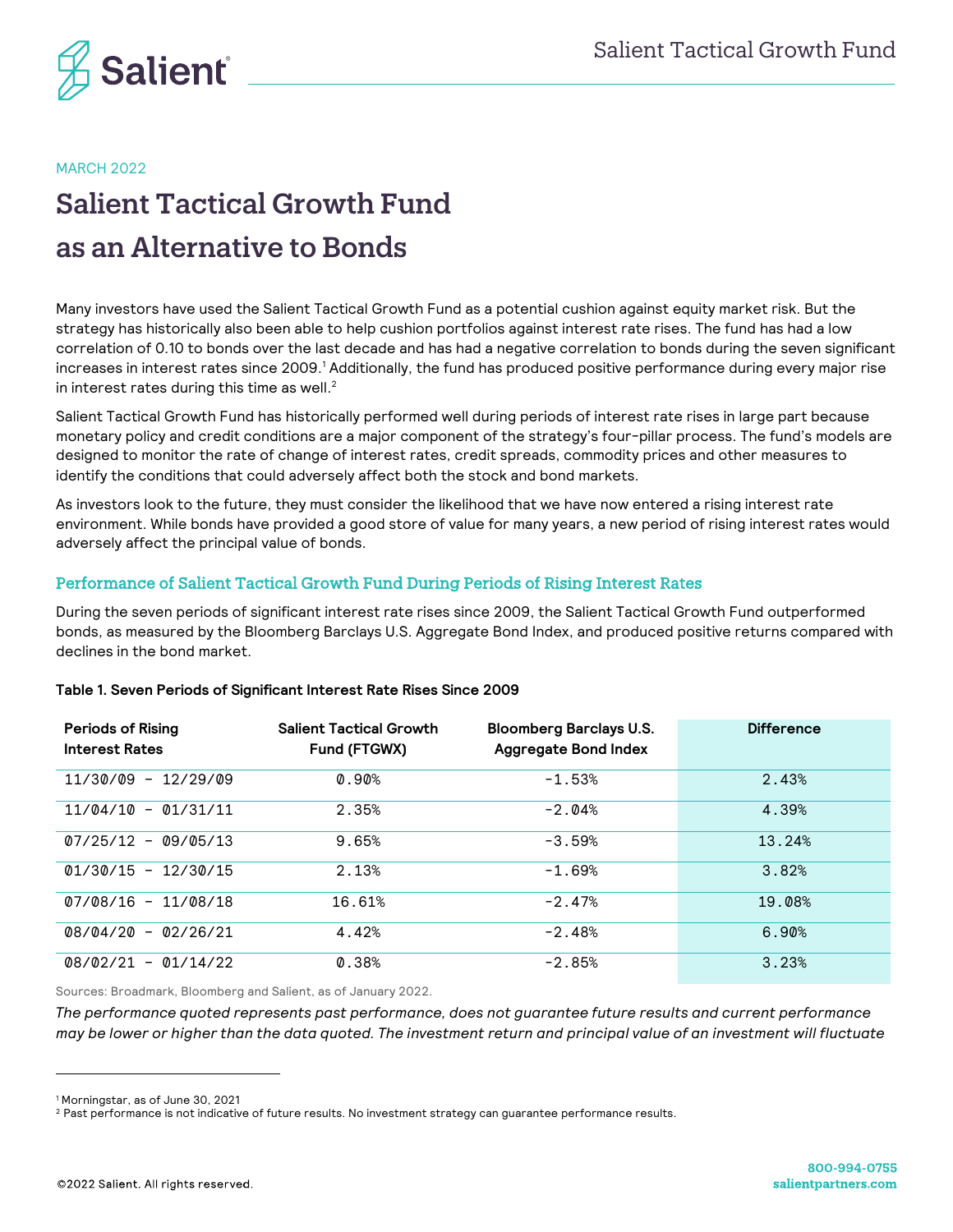

*so that shares, when redeemed, may be worth more or less than their original cost. Performance data current to the most recent month-end may be obtained at www.salientpartners.com. Investment performance may reflect fee waivers in effect. In the absence of fee waivers, total return would be lower. Total return is based on NAV, assuming reinvestment of all distributions. Performance does not reflect the deduction of taxes that a shareholder would pay on fund distributions or the redemption of fund shares. Not all investors can invest in the institutional share class; different share classes would have different returns.*

In February 2022, the 10-year U.S. Treasury Note rose as high as 2.05%, its highest level in over two years. Prior to the pandemic, the 10-year U.S. Treasury Note reached over 3% in 2018 and almost 4% in 2010.<sup>3</sup> A rise in interest rates to prepandemic levels would have a severe impact on bond portfolios.

But what if interest rates do not rise from current levels?

Investors may be comforted by the fact that in the 10 years ending December 31, 2021, the Salient Tactical Growth Fund has outperformed both the Bloomberg Barclays U.S. Aggregate Bond Index and the fund's benchmark, the HFRX Equity Hedge Index.

#### **Table 2. 10 Years of Performance as of December 31, 2021**

|                                              | <b>Annual Return</b> | <b>Standard Deviation</b> |
|----------------------------------------------|----------------------|---------------------------|
| Salient Tactical Growth Fund (FTGWX)         | 5.69%                | 6.38%                     |
| Bloomberg Barclays U.S. Aggregate Bond Index | 2.90%                | 2.98%                     |
| HFRX Equity Hedge Index                      | 4.10%                | 6.52%                     |

Sources: Broadmark, Salient and Bloomberg, as of December 31, 2021. *Past performance is not indicative of future results. Short-term performance is not necessarily reflective of long-term results. There is no guarantee that the fund objective or strategy will be achieved. Indices are unmanaged, and one cannot invest directly in an index. For illustrative purposes only.*

## The Four-Pillar Process and Interest Rates

The level, direction and rate of change of interest rates are major factors in the Salient Tactical Growth four-pillar investment process, including valuation, monetary policy and credit conditions, investor sentiment (from a contrarian perspective) and momentum. Interest rates drive equity valuations and equity valuations in turn have a direct impact on investor sentiment. The momentum and relative strength of the financial- and interest rate-related sectors often precede changes in overall stock and bond market direction. The investment team considers all these factors in determining an appropriate market exposure. The following is a summary of how the Salient Tactical Growth Fund's four pillars relate to the possibility of further interest rate rises:

- § **Equity valuations** are directly linked to the general level of interest rates. The lower the return on fixed-income assets, the more attractive the potential returns on equities become. A rise in interest rates—and a corresponding decline in bonds—alters the risk-reward ratio between stocks and bonds.
- § **Monetary policy and credit conditions** are the major drivers of interest rates and intermediate- to long-term stock and bond prices. Historically, a rapid and meaningful rise in rates has often been a warning sign to potential market weakness. Credit spreads are also an important factor in assessing the risk posed by rising rates.
- Investor sentiment is important since the combination of rising interest rates and extreme optimism has often preceded stock and bond market weakness.

<sup>3</sup> U.S. Department of the Treasury, February 2022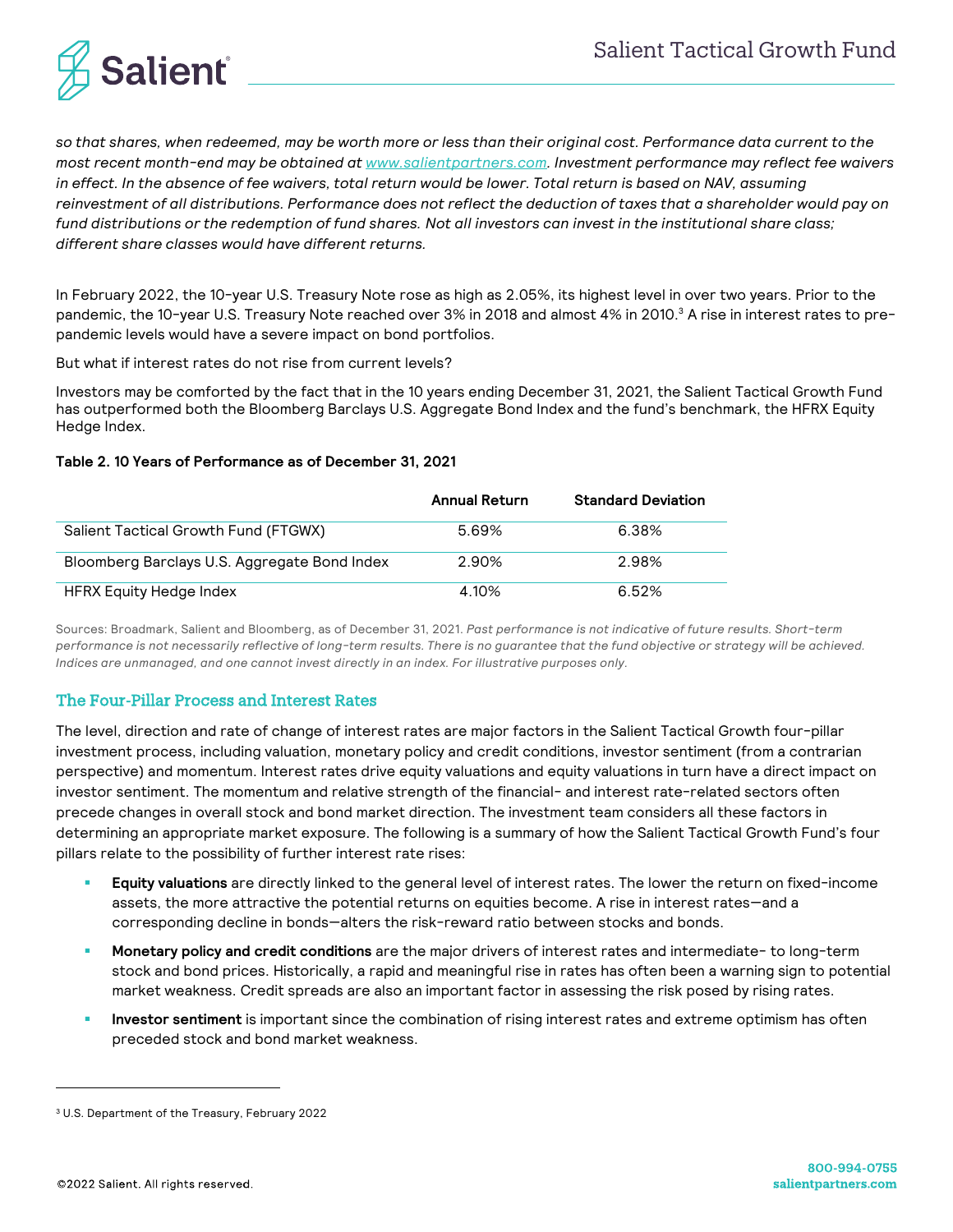

§ **Momentum** and relative strength for interest rate-related sectors such as financials, home building and utilities often indicate when rising interest rates are beginning to impact the bond and stock markets. Weakness in these areas often precedes the onset of a "risk-off" environment.

### The Risk of Rising Interest Rates

Interest rates reached an all-time high in October 1981 when the yield on the 10-year U.S. Treasury Note hit over 15%.<sup>4</sup> Political turmoil in the Middle East led to an oil crisis and runaway inflation. It took the next 40 years for interest rates to unwind to historically low levels. As the coronavirus spread during the early spring of 2020, the 10-year U.S. Treasury Note touched an all-time low of 0.318% in overnight trading on March 9, 2020.<sup>5</sup>

Investors have had to purchase bonds with longer maturities to obtain higher yields. Some investors have taken on more credit risk by purchasing "junk bonds," which are bonds that carry a higher risk of default than most bonds issued by corporations and governments. The average yield on junk bonds as measured by the Bloomberg Barclays U.S. Corporate High Yield Bond Index fell to 3.96% in February 2021, the lowest yield on record up to that point for the index.<sup>6</sup> Durations—a measure of interest rate risk—are now at or near all-time highs. The longer the duration of a bond, the longer investors must wait to be paid. This exposes investors to increased volatility due to changing interest rates.

The impact of a rise in interest rates on all fixed-income securities is significant. *Figure 1* shows the price declines for a variety of fixed-income securities for a 1% rise in interest rates.

#### **Figure 1. Impact of Rate Changes on Fixed-Income Prices**

Total Return Impact of a 1% Rise/Fall in Interest Rates

As of December 31, 2021



 $\blacksquare$  +1% Rise  $-1%$  Fall

Sources: FactSet, Morgan Stanley Wealth Management GIC. The following Bloomberg Barclays indices were used for the sectors above: U.S. Aggregate Bond for Broad Market, U.S. Aggregate Securitized – MBS Index for MBS, U.S. Corporates for Corporate, Muni Bond 10-year Index for

<sup>4</sup> Bloomberg, October 2021 <sup>5</sup> Bloomberg, October 2021

<sup>6</sup> Barron's, "Junk Bonds Now Yield Less Than 4%, A Record Low. Here's What That Means for Investors," February 9, 2021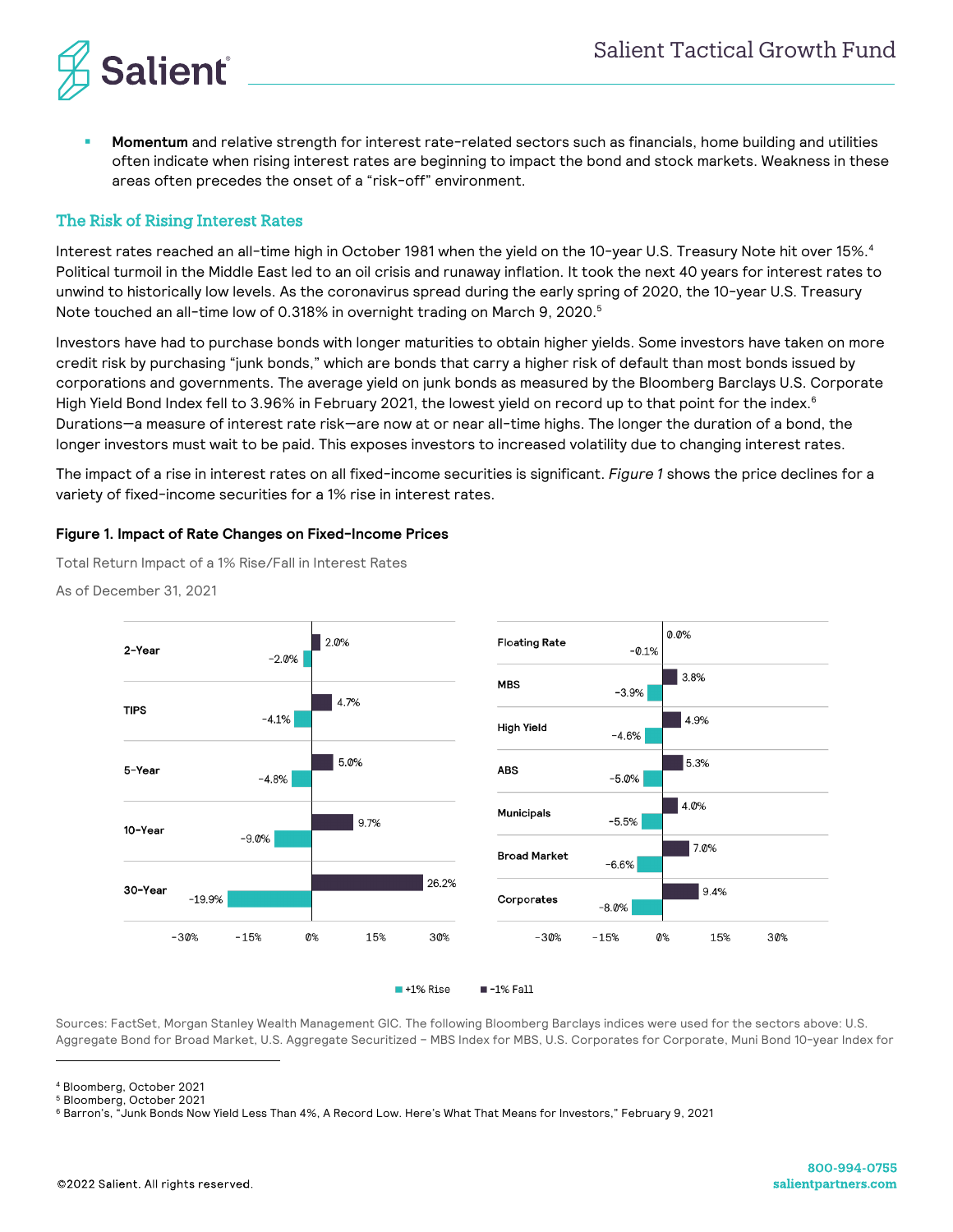

Municipals, Corporate High Yield Index for High Yield, US TIPS Index for TIPS, FRN (BBB) for Floating Rate, U.S. Convertibles Composite for Convertibles, and ABS + CMBS for ABS. Bloomberg Barclays U.S. Treasury benchmark indices used for U.S. Treasury data. *For illustrative purposes only. Past performance is not indicative of future results. Indices are unmanaged, and one cannot invest directly in an index.*

With a 1% rise in interest rates, the 10-year U.S. Treasury Note declines -9.0% and the 30-year U.S. Treasury Bond drops -19.9%.

#### Summary

Salient Tactical Growth Fund's four-pillar process incrementally adjusts portfolio exposure between major market indices and cash and cash equivalents as the models of its four-pillar investment process indicate. While the investment process is equity-oriented, it has resulted in the fund's outperformance during periods of rising interest rates, in large part because monetary policy and credit are such an integral part of the four-pillar process. These factors serve as a potential alert system to warn the Tactical Growth investment team of possible future market risks.<sup>7</sup>

While many investors have used bonds as the anchor of the traditional 60/40 equity-bond allocation, it may be time to consider the Salient Tactical Growth Fund as an alternative to that 40% bond allocation.

### Long-Term Performance of the Salient Tactical Growth Fund

Performance as of December 31, 2021

|                                                 | 4Q 2021 | YTD      | 1 Year   | 3 Year | 5 Year | 10 Year | Since<br>$Incep.*$ |
|-------------------------------------------------|---------|----------|----------|--------|--------|---------|--------------------|
| Salient Tactical Growth<br>Fund-Institutional   | 2.66%   | 8.02%    | 8.02%    | 9.03%  | 6.49%  | 5.69%   | 4.62%              |
| <b>HFRX Equity Hedge Index</b>                  | 2.65%   | 12.14%   | 12.14%   | 9.10%  | 5.29%  | 4.10%   | 2.38%              |
| S&P 500 Index                                   | 11.03%  | 28.71%   | 28.71%   | 26.07% | 18.47% | 16.55%  | 15.38%             |
| Bloomberg Barclays U.S.<br>Aggregate Bond Index | 0.01%   | $-1.54%$ | $-1.54%$ | 4.79%  | 3.57%  | 2.90%   | 3.57%              |

Gross/Net Expenses as of 05/01/21: 1.56%/1.56%

Returns for periods greater than one year are annualized.

#### \* 09/14/09

*The performance quoted represents past performance, does not guarantee future results and current performance may be lower or higher than the data quoted. The investment return and principal value of an investment will fluctuate so that shares, when redeemed, may be worth more or less than their original cost. Performance data current to the most recent month-end may be obtained at www.salientpartners.com. Investment performance may reflect fee waivers in effect. In the absence of fee waivers, total return would be lower. Total return is based on NAV, assuming reinvestment of all distributions. Performance does not reflect the deduction of taxes that a shareholder would pay on fund distributions or the redemption of fund shares. Not all investors can invest in the institutional share class; different share classes would have different returns.*

<sup>&</sup>lt;sup>7</sup> No investment process or system can protect against the loss of principal.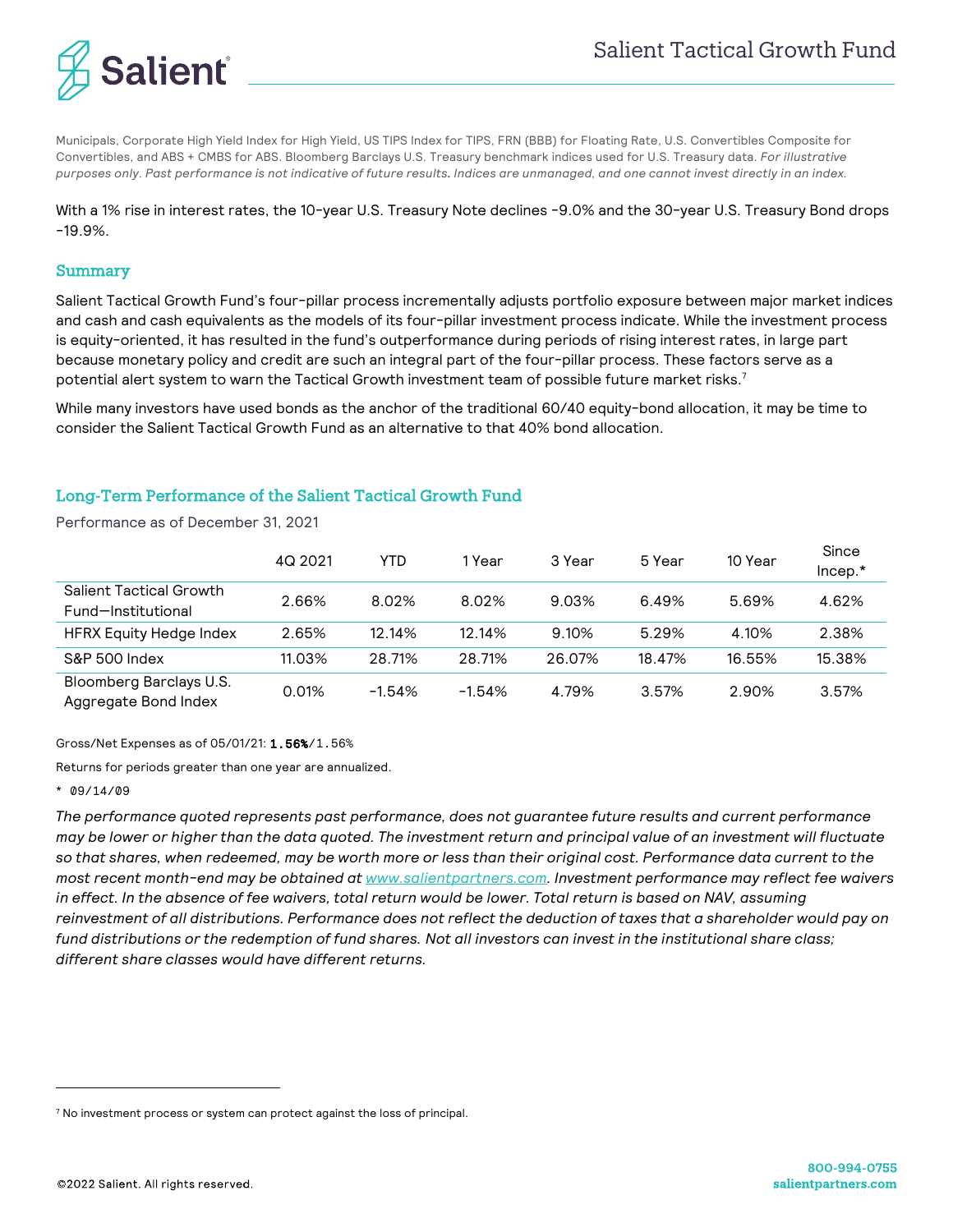

*You should consider the investment objectives, risks, charges and expenses of any mutual fund carefully before investing. The prospectus contains this and other information and is available, along with information about the series of funds under the Forward Funds trust ("Salient Funds"), by downloading one from www.salientpartners.com or calling (800) 999-6809. The prospectus should be read carefully before investing.*

The series of funds under the Forward Funds trust ("Salient Funds") are distributed by Forward Securities, LLC. Forward Management, LLC d/b/a Salient is the investment advisor to the Salient Funds.

Salient Tactical Growth Fund's investment objective is to produce above-average, risk-adjusted returns, in any market environment, while exhibiting less downside volatility than the S&P 500 Index.

#### RISKS

There are risks involved with investing, including loss of principal. Past performance does not guarantee future results, share prices will fluctuate and you may have a gain or loss when you redeem shares.

Borrowing for investment purposes creates leverage, which can increase the risk and volatility of a fund.

Debt securities are subject to interest rate risk. If interest rates increase, the value of debt securities generally declines. Debt securities with longer durations tend to be more sensitive to changes in interest rates and more volatile than securities with shorter durations.

Derivative instruments involve risks different from those associated with investing directly in securities and may cause, among other things, increased volatility and transaction costs or a fund to lose more than the amount invested.

Investing in exchange-traded funds (ETFs) will subject a fund to substantially the same risks as those associated with the direct ownership of the securities or other property held by the ETFs.

Foreign securities, especially emerging or frontier markets, will involve additional risks including exchange rate fluctuations, social and political instability, less liquidity, greater volatility and less regulation.

Short selling involves additional investment risks and transaction costs, and creates leverage, which can increase the risk and volatility of a fund. Investing in small companies generally will present greater investment risks, including greater price volatility, greater sensitivity to changing economic conditions and less liquidity than investing in larger, more mature companies.

Alternative strategies typically are subject to increased risk and loss of principal. Consequently, investments such as mutual funds which focus on alternative strategies are not suitable for all investors.

Asset allocation does not assure profit or protect against risk.

**10-year U.S. Treasury Note** is a debt obligation issued by the U.S. Treasury that has a term of 10 years.

**30-year U.S. Treasury Bond** is a long-term debt obligation issued by the U.S. Treasury that has a term of 30 years.

**Bloomberg Barclays 10-Year Municipal Bond Index** is an unmanaged index composed of a broad range of investment-grade municipal bonds with maturity dates of approximately 10 years.

**Bloomberg Barclays Asset-Backed Securities (ABS) Index** is the ABS component of the Bloomberg Barclays U.S. Aggregate Bond Index. It has three subsectors: credit and charge cards, autos and utility.

**Bloomberg Barclays U.S. Aggregate Bond Index** represents securities that are U.S. domestic, taxable and dollar denominated. The index covers the U.S. investment-grade, fixed-rate bond market, with index components for government and corporate securities, mortgage pass-through securities and asset-backed securities.

**Bloomberg Barclays U.S. CMBS Investment Grade Index** measures the market of U.S. Agency and U.S. non-agency conduit and fusion CMBS deals with a minimum current deal size of \$300 million.

**Bloomberg Barclays U.S. Convertibles Composite Index** tracks the performance of the USD-denominated convertibles market and includes all four major classes of convertible securities (i.e., cash pay bonds, zeros/OIDs, preferreds and mandatories).

**Bloomberg Barclays U.S. Corporate Bond Index** measures the investment grade, fixed-rate, taxable corporate bond market.

**Bloomberg Barclays U.S. Corporate High Yield Bond Index** covers the USD-denominated, noninvestment-grade, fixed-rate, taxable corporate bond market. Securities are classified as high yield if the middle rating of Moody's, Fitch and S&P is Ba1/BB+/BB+ or below. Additional information about ratings can be found, respectively, at www.moodys.com, www.fitchratings.com and www.standardandpoors.com.

**Bloomberg Barclays U.S. Floating-Rate Note Index** measures the performance of U.S. dollar-denominated, investment-grade, floating-rate notes across corporate and government-related sectors.

**Bloomberg Barclays U.S. Mortgage-Backed Securities Index** tracks the mortgage-backed pass-through securities of Ginnie Mae (GNMA), Fannie Mae (FNMA) and Freddie Mac (FHLMC).

**Bloomberg Barclays U.S. TIPS Index** is an unmanaged index that includes all publicly issued, U.S. Treasury inflation-protected securities that have at least one year remaining to maturity, are rated investment grade, and have \$250 million or more of outstanding face value.

**Correlation** is a statistical measure of how two securities move in relation to each other.

**Credit spread** is the spread between Treasury securities and non-Treasury securities that are identical in all respects except for quality rating.

**Duration** is a measure of the sensitivity of the price of a fixed-income investment to a change in interest rates and is expressed as a number of years.

**HFRX Equity Hedge Index** is comprised of private funds with strategies that maintain both long and short positions primarily in equity securities and equity derivatives.